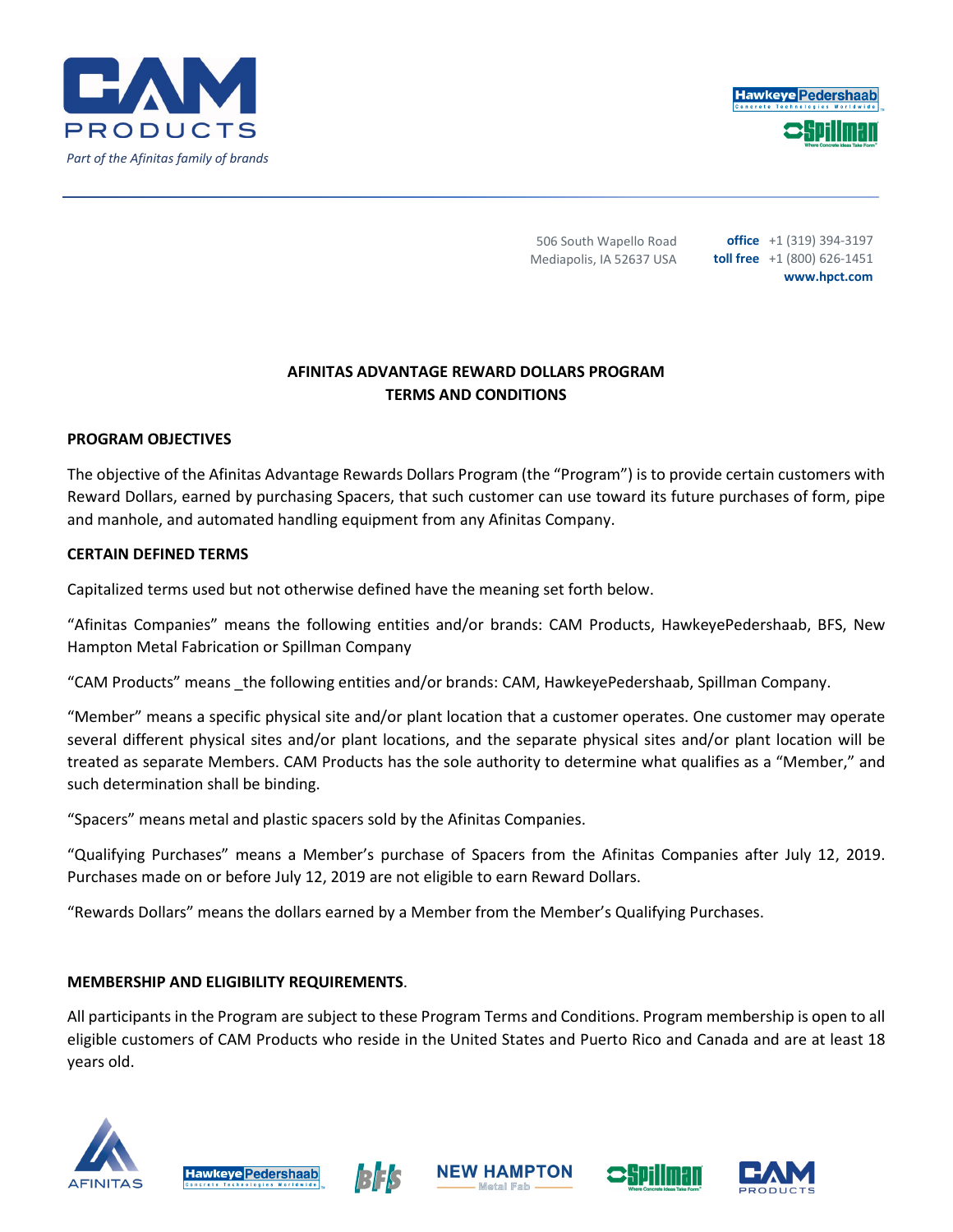

There is no fee to participate in the Program. CAM Products will use basic contact information, including name, address, mobile phone number, and email address to ensure the security of the Program and also to communicate Program reports, updates and information to the Member.

Members may also request not to be communicated to by notifying the Program administrator via email at [cls@hpct.com](mailto:cls@hpct.com) or via mail at CAM Products, 506 S. Wapello, Mediapolis, IA 52637.

Any abuse of the Program, failure to follow any terms of the Program, or any misrepresentation may subject Members to ineligibility for further participation in the Program. CAM Products may revoke membership in the Program at any time and for any reason. CAM Products reserves the right to seek all remedies, whether available at law or at equity, criminal or civil, in the event Member defrauds or abuses the Program, fails to follow any terms of the Program, or makes any misrepresentation to CAM Products or any of the Afinitas Companies.

#### **PROGRAM PARTICIPATION**

Once a customer makes a Qualifying Purchase, the customer is automatically enrolled in the Program as a Member. Reward Dollars will be calculated on a quarterly basis and are redeemable on a one-for-one basis toward future purchases by such Member of form, pipe and manhole, and automated handling equipment from any Afinitas Company, subject to the 25% off limitation described below.

Reward Dollars will be awarded quarterly and will be earned at a rate of 7% (the "Earn Rate") of the total Member spend on Qualifying Purchases in the preceding quarter (the last day of each calendar quarter shall be deemed the date the Rewards Dollars were "Earned"). Each Member will be notified of the amount of Rewards Dollars such Member has Earned and accumulated on a quarterly basis via reports emailed by the Member's spacer representative. Rewards Dollars will be immediately available for use in transactions following the date the Rewards Dollars were Earned. Members can redeem Reward Dollars on a one-for-one basis by contacting their local spacer representative. Reward Dollars can be redeemed for up to 25% of the list price for any qualifying piece of form equipment, pipe and manhole equipment or automated handling equipment sold by any of the Afinitas Companies.

Reward Dollars are available for redemption from the time they are Earned until the earlier of (1) the conclusion of the Program (as determined by CAM Products as set forth below) and (2) 12 months from the date the Rewards Dollars were Earned (the "Termination Date"). For clarity, if a Member accrues \$3,500 in Rewards Dollars in the quarter ending December 31, 2019, the Rewards Dollars must be redeemed by December 31, 2020.

Rewards Dollars will accumulate on a rolling basis until the conclusion of the Program. The Program has no predetermined termination date and will continue until such time as CAM Products, in its sole discretion, elects to designate a program termination date.

Reward Dollars earned from different Members (meaning different physical site and/or plant locations) may not be combined.

### **POINTS, REWARDS, & REDEMPTION**

Reward Dollars redeemed in a transaction will be deducted from the total balance available in the applicable Member's account. Reward Dollars may not be combined with, or transferred to, any other type of CAM Products or Afinitas Companies affiliated promotional offering or reward except at CAM Products' discretion.

Reward Dollars have no cash value, are non-negotiable, and cannot be redeemed either in whole or in part for cash.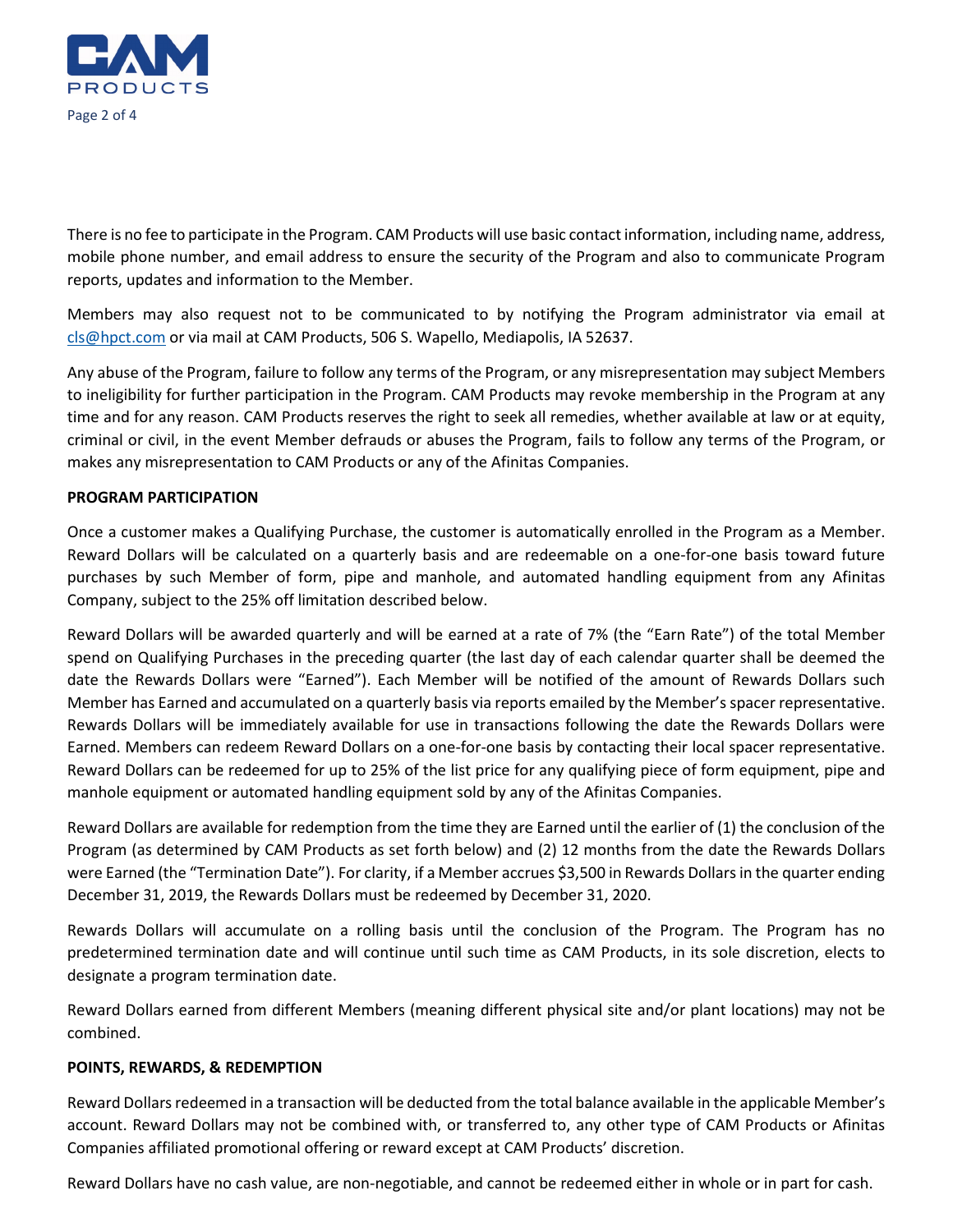

Reward Dollars do not constitute property and may only be used by the Member. Reward Dollars may not be sold, shared, brokered, bartered, gifted, or otherwise transferred for consideration, other than as authorized in writing by CAM Products or as expressly provided for in these Program Terms and Conditions, and any receipt or use of Reward Dollars in violation of the terms and conditions herein will render such Reward Dollars void.

Taxes on Reward Dollars or other Program benefits may apply where required by law. Any tax liability, including disclosure, is the sole responsibility of the Member.

### **ADDITIONAL PROGRAM RULES & INFORMATION**

CAM Products is the exclusive sponsor of this Program and reserves the right to limit the number of participants in the Program in its sole discretion.

CAM Products reserves the right, in its sole discretion and without notice, to terminate a Member's enrollment in the Program at any time. All accrued Reward Dollars will be forfeited by the Member if the Member's enrollment in the Program is cancelled. In addition, Reward Dollars not used by the Termination Date will be automatically forfeited by the Member and will become null and void.

CAM Products reserves the right to cancel, modify or restrict any aspect of the Program at any time with or without notice. Without limiting the forgoing, CAM Products, in its sole discretion and without prior notice to Member, may change at any time: (a) the value of the Reward Dollars earned by the Member, (b) the Earn Rate; (c) the Termination Date, and (d) the period of time Reward Dollars will be accumulated.

The amount of a Member's Reward Dollars, as reflected in CAM Products' records, shall be deemed correct and CAM Products reserves the right to determine the qualification for any transaction and to correct or modify the Reward Dollar amount at any time based on CAM Products' records and calculation of account information.

By becoming a Member of the Program, each Member agrees to receive advertising, marketing materials and other communications from CAM Products.

CAM Products is not responsible for communications, including Rewards Dollars, lost due to a change of address or other contact information.

These Program Terms and Conditions shall be governed by the laws of the state of Missouri, without regard to its conflict of laws and principles. These Program Terms and Conditions are void only to the extent prohibited by law.

CAM Products' failure to exercise any of its rights under these Program Terms and Conditions or its delay in enforcing or exercising any of those rights shall not constitute a waiver of such rights.

## **LIMITATION OF LIABILITY**

BY ENROLLING IN THE PROGRAM AND REDEEMING THE REWARDS, EACH MEMBER AGREES THAT CAM PRODUCTS, AFINITAS AND ITS AFFILIATES, SUBSIDIARIES, OFFICERS, DIRECTORS, EMPLOYEES, REPRESENTATIVES AND AGENTS (COLLECTIVELY, THE "RELEASED PARTIES") WILL HAVE NO LIABILITY OR RESPONSIBILITY WHATSOEVER FOR, AND SHALL BE HELD HARMLESS BY MEMBERS OR ANY PERSON FOR, ANY LIABILITY FOR ANY INJURIES, LOSSES OR DAMAGES OF ANY KIND (INCLUDING, WITHOUT LIMITATION, DIRECT, INDIRECT, INCIDENTAL, SPECIAL, CONSEQUENTIAL, OR PUNITIVE OR EXEMPLARY DAMAGES) TO PERSONS, INCLUDING PERSONAL INJURY OR DEATH, OR PROPERTY ARISING IN WHOLE OR IN PART, DIRECTLY OR INDIRECTLY, FROM ANY ACTION TAKEN OR NEGLECTED TO BE TAKEN WITH REGARD TO THE PROGRAM. THE RELEASED PARTIES ARE NOT RESPONSIBLE FOR (A) LOSS OR MISDIRECTION OF, OR